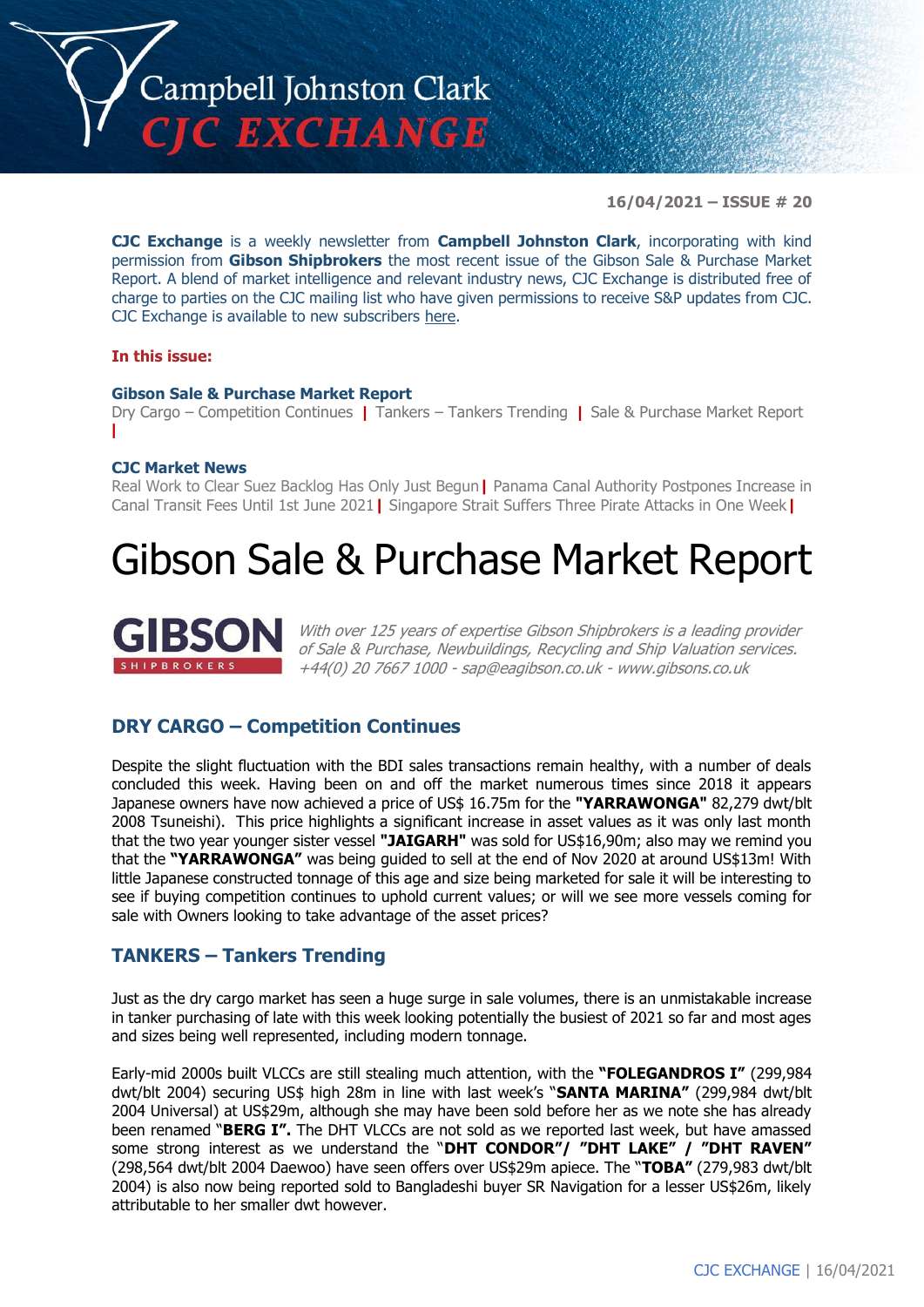

The products sector has seen a strong showing of transactions, with ADNOC hoovering up 6-7 Maersk owned LR2s at US\$52.5/50.5 mill pricing for scrubber fitted/not fitted sisters. Socar are reported to have picked up the 3 x LR2s "**NISSOS SCHINOUSSA" / "NISSOS THERASSIA" / "NISSOS HERACLEA"** (114,445 dwt / 2015 blt HHI) for a strong looking US\$40m each.

For the smaller LR1 counterpart market segment, a welcome flurry of sales has provided a good spread of modern to vintage sales in what can often be an otherwise very static sector, overshadowed by the regular exchange of smaller MRs, well represented this week also. In addition to a large handful of vinatge MR1/MR2s sales, Dee4 Capital's name has resurfaced for a singular purchase of "**NORD VALIANT"** (49,737 dwt/blt 2016 Hyundai Vinashin) for a 5-year old benchmark aligned US\$26.5m, in view of her Vietnam built and Special Survey due ahead in August.

### **Gibson Sale & Purchase Market Report S&P SALES**

| <b>Vessel Name</b>                                                         | <b>DWT</b>         | <b>Built</b>         | Yard                              | <b>Buyers</b>               | Price (\$/m)   | <b>Notes</b>                                                              |
|----------------------------------------------------------------------------|--------------------|----------------------|-----------------------------------|-----------------------------|----------------|---------------------------------------------------------------------------|
|                                                                            |                    |                      | <b>BULKERS</b>                    |                             |                |                                                                           |
| <b>JIN RUI FENG</b>                                                        | 93,755             | 2012                 | Shanhaiguan (CHN) Chinese buyer   |                             | 18             | SS due<br>6/22. BWTS<br>fitted. Tier<br>П.                                |
| <b>SDTR BELLA</b>                                                          | 85,000             | 2021                 | Dalian No. 2 (CHN) Yasa           |                             | 30             | Old sale.                                                                 |
| <b>YARRAWONGA</b>                                                          | 82,279             | 2008                 | Tsuneishi (JPN)                   | Greek buyer                 | 16.75          | SS psd 4/20.<br><b>BWTS fitted.</b>                                       |
| <b>TOMINI ABILITY</b>                                                      | 57,006             | 2010                 | Zhejiang Zhenghe<br>(CHN)         | Chinese buyer               | reg 12.5       | Tier II.                                                                  |
| <b>ARCHAGELOS GABRIEL</b>                                                  | 57,000             | 2011                 | Xiamen (CHN)                      | <b>Undisclosed</b><br>buyer | 13.25          | SS due<br>9/21.                                                           |
| <b>HUA RONG 5</b>                                                          | 52,713             | 2012                 | Zhejiang Donghong<br>(CHN)        | Chinese buyer               | 11.34(A)       | Auction sale.                                                             |
| <b>VOGE MIA</b>                                                            | 36,866             | 2011                 | Hyundai Mipo<br>(KRS)             | <b>Undisclosed</b><br>buyer | 14.5           | SS due<br>5/21. BWTS<br>fitted.                                           |
| <b>ALAM SINAR</b>                                                          | 36,320             | 2014                 | Shikoku (JPN)                     | <b>Undisclosed</b><br>buyer | 14.9           | DD due<br>8/21.                                                           |
| <b>NEW FRONTIER</b>                                                        | 35,013             | 2011                 | Shikoku (JPN)                     | <b>Undisclosed</b><br>buyer | 14             | SS psd 1/21.<br><b>BWTS fitted.</b>                                       |
| PACIFIC 05 + PACIFIC 06                                                    | 33,700             |                      | 2009 + 2010 Samjin (CHN)          | Greek buyer                 | xs 18 en bloc  |                                                                           |
|                                                                            |                    |                      | <b>TANKERS</b>                    |                             |                |                                                                           |
| <b>MARAN CARINA</b>                                                        | 306,315            | 2003                 | Daewoo (KRS)                      | <b>Undisclosed</b><br>buyer | 24             | DD due<br>5/21.                                                           |
| <b>FOLEGANDROS I</b>                                                       | 299,984            | 2004                 | Universal Tsu (JPN)               | <b>Undisclosed</b><br>buyer | high 28        | <b>BWTS fitted.</b><br>Already<br>renamed.                                |
| <b>TOBA</b>                                                                | 279,983            | 2004                 | Imabari Saijo (JPN) SR Navigation |                             | 26             | DD due<br>8/22.                                                           |
| MAERSK SELMA + 'SILVIA<br>+ 'SIMONE<br>MAERSK SARA +<br>'SCARLETT + 'SONIA | 115,000<br>115,000 | all 2021<br>all 2021 | Dalian (CHN)<br>Dalian (CHN)      | <b>ADNOC</b>                | 52.5/50.5 each | Price<br>scrubber<br>fitted, not<br>fitted.<br>Coated.<br>Subject<br>BOD. |
| <b>OCEAN TIARA</b>                                                         | 108,940            | 2007                 | SWS (CHN)                         | <b>Undisclosed</b><br>buyer | high $13(A)$   | Xihe forced<br>sale.<br>Coated,<br>clean trade.                           |

P a g e | **2**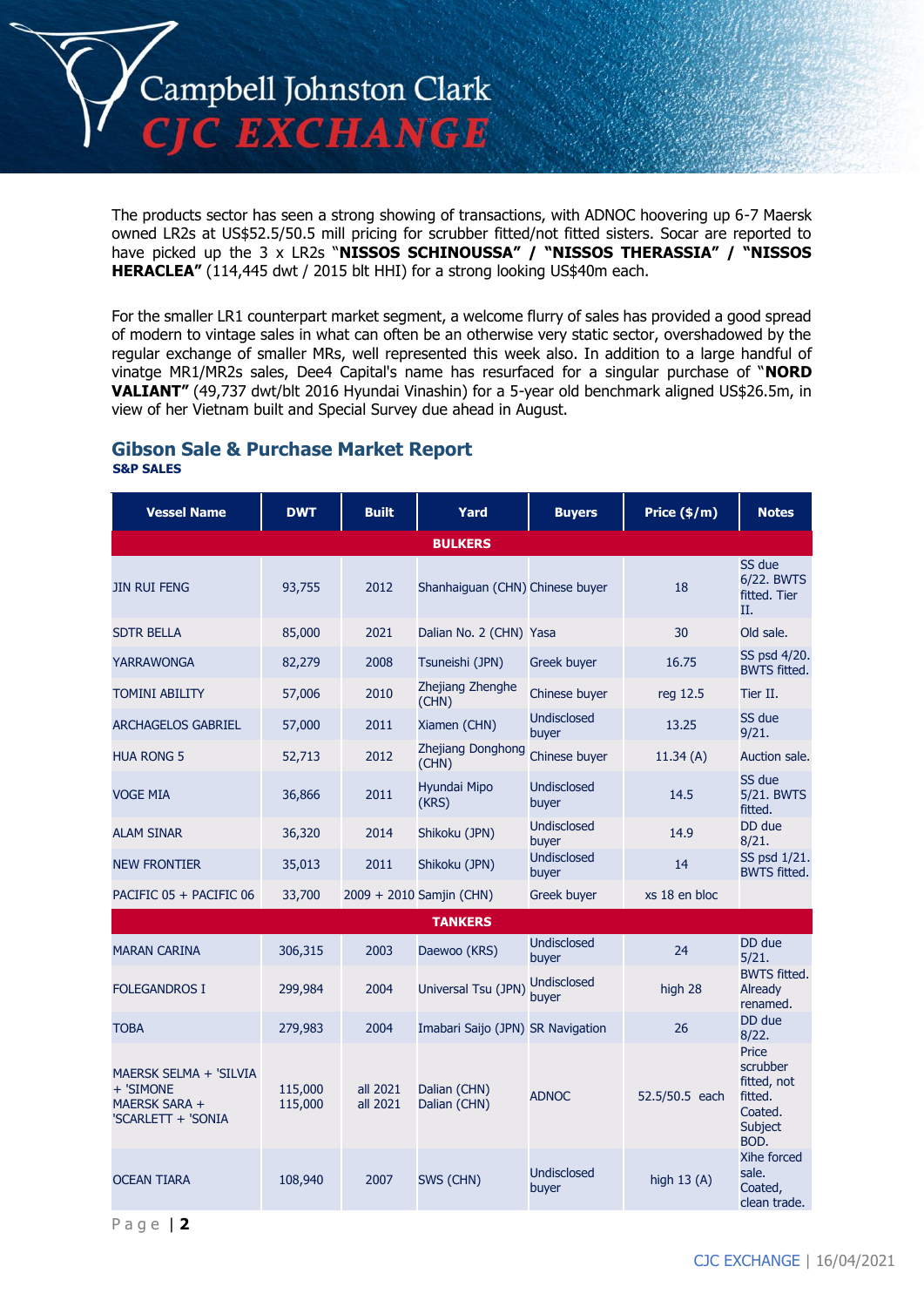# Campbell Johnston Clark C EXCHANGE

OCEAN VOYAGER 108,929 2009 SWS (CHN) Undisclosed buyer 17.25 Xihe forced sale. Coated, dirty trade laid idle. CELTIC SEA 105,611 <sup>2003</sup> Sumitomo (JPN) Hong Kong buyer 12 **Scrubber** fitted. DD due 4/21. SULU SEA 105,522 <sup>2005</sup> Sumitomo (JPN) Hong Kong hong Kong<br>buyer 14 SS psd 4/20. BWTS + **Scrubber** fitted. SCF PLYMOUTH + SCF 74,606 2011+2012 Hyundai Mipo<br>PRUDENCIA (KRS) Undisclosed buyer 39.5 en bloc Clean trading. BWTS fitted. NORD LARKSPUR 74,198 2017 Sungdong (KRS) Trafigura 30 BWTS fitted. Sub inspection 4/21. SS due 5/22. ANALIPSI LADY 2005 STX Jinhae (KRS) Greek buyer 11.75 Clean. SS psd 4/20. HYUNDAI MIPO 2858 + <sup>2859</sup> 49,999 both 2022 Hyundai Mipo Hyundai Mipo<br>(KRS) Greek buyer 34.8 each NORD VALIANT 49,737 2016 Hyundai Vinsahin Dee4 Capital 26.5 Deepwell. SS due 8/21. PACIFIC BERYL 47,377 <sup>2010</sup> Onomichi (JPN) Undisclosed buyer 15.75 Pump-room. SS psd 7/20. NOUNOU 44,990 2000 Split (CRT) UAE buyer 6 Pump-room. DD due 8/21. No BWTS. GREAT EASTERN 37,515 <sup>2005</sup> Hyundai Mipo (KRS) Undisclosed buyer 13.75 Deepwell. IMO II. Ice 1B. SS psd 10/20. NORD HUMMOCK 37,159 2007 Hyundai Mipo German buyer 9.35 Pump-room. Ice 1A. IMO II. OCTADEN + AS OLIVIA AS OMARIA + AS ORELIA 19,980 19,980 both 2007 2007 + 2008 Usuki (JPN) Tufton Oceanic <sup>41</sup> en bloc **Stainless** Steel **Stainless** Steel **CONTAINERS / RO-RO / REEFER / PCC** ALEXANDER BAY + ALEXANDER BAY + 50,800 both 2003 Samsung (KRS) Undisclosed<br>FLORIDA BAY buyer <sup>28</sup> 4253 TEU. Gearless. CONSTANTINOS P 49,836 <sup>2011</sup> Jiangsu Newyangzi (CHN) Undisclosed buyer 25 4249 TEU. Gearless. SS due 12/21. ROBIN 1 34,700 2009 Yangfan (CHN) Songa Container 15 2872 TEU. Geared. ST BLUE 33,381 <sup>2011</sup> Naikai Innoshima (JPN) Sinokor 22.5 3535 TEU. Gearless. A KIBO 21,937 <sup>2008</sup> Imabari (JPN) Undisclosed buyer 13 1708 TEU. Gearless. SS due 3/22. MERATUS MINAHASA 12,012 1999 Celik Tekne (TRK) Undisclosed buyer 4 1139 TEU. Gearless. **GAS** QUEEN LUCA 29,458 1995 Kawasaki (JPN) Turkish buyer high 8 36,770 cbm.

SS psd 3/21.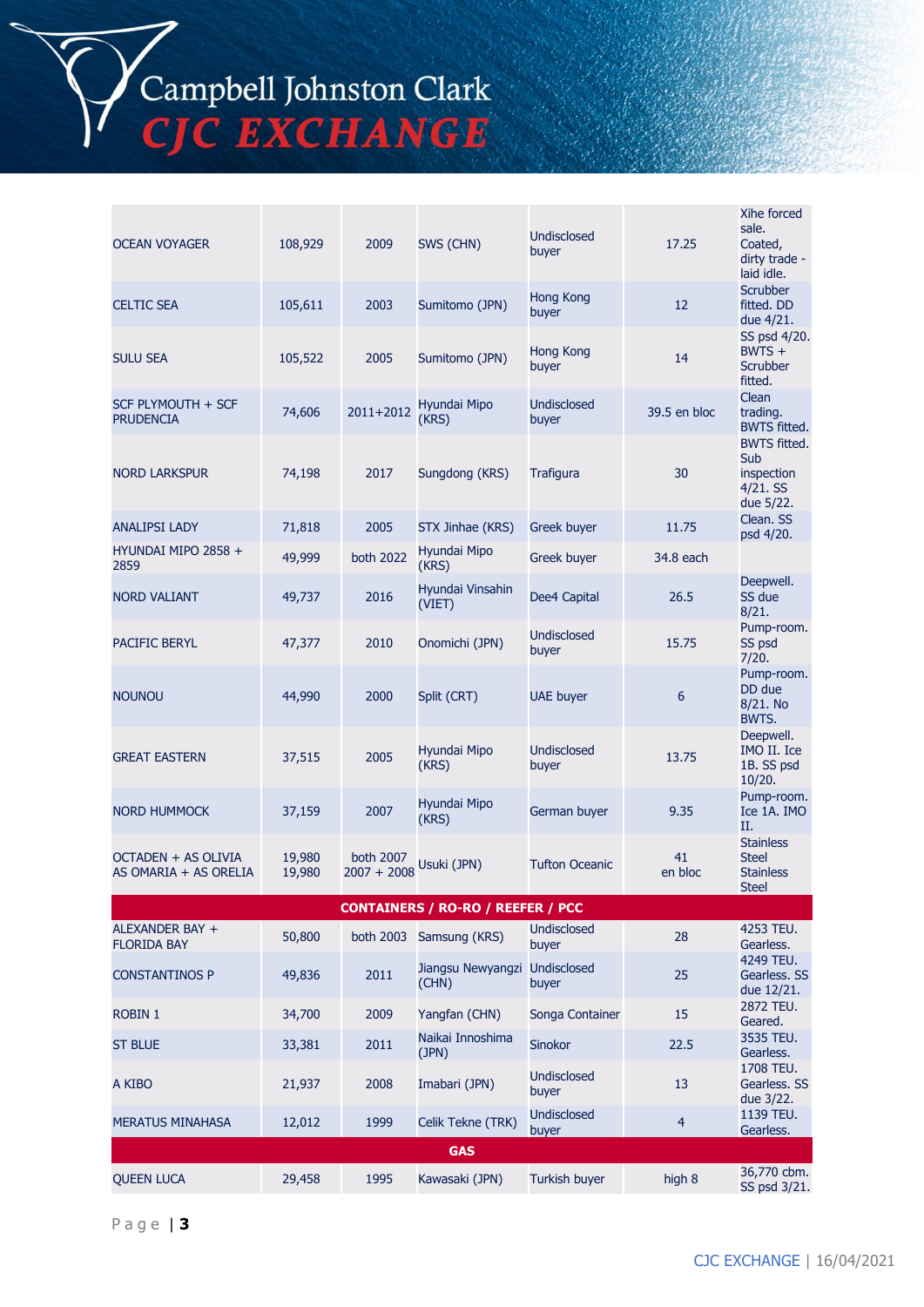### **NEWBUILDING ORDERS**

| <b>Ordering Client</b>                      | Vessel Type Size / No.              | of units                      | <b>Shipyard</b><br>(Country)                    | <b>Delivery</b> | Price (\$m) | <b>Notes</b>                                                              |
|---------------------------------------------|-------------------------------------|-------------------------------|-------------------------------------------------|-----------------|-------------|---------------------------------------------------------------------------|
|                                             |                                     |                               | <b>BULKERS</b>                                  |                 |             |                                                                           |
| Eastern Pacific Shipping<br>(Project Orion) | <b>X</b>                            | $x 3 + 3$                     | Newcastlema 210,000 dwt Qingdao Beihai<br>(CHN) | 2023            | est xs 67   | <b>LNG fueled</b><br>$(ME-GI).$<br>Against 5-7<br>yrs TC to<br>Rio Tinto. |
| H-Line Shipping (Project<br>Orion)          | Newcastlema 210,000 dwt<br><b>X</b> | $x 3 + 3$                     | New Times (CHN)                                 | 2023            | est xs 67   | <b>LNG fueled</b><br>$(ME-GI).$<br>Against 5-7<br>yrs TC to<br>Rio Tinto. |
| Sentoku Senpaku                             | Kamsarmax                           | $1 + 1$                       | 82,000 dwt x Yangzijiang (CHN)                  | 2022            |             | Tier II.                                                                  |
| <b>Oldendorff Carriers</b>                  | <b>Ultramax</b>                     | $\mathcal{P}$                 | 61,000 dwt x DACKS (CHN)                        | 2022            | 24.5        | Tier II.                                                                  |
|                                             |                                     |                               | <b>TANKERS</b>                                  |                 |             |                                                                           |
| Euronav                                     | <b>Suezmax</b>                      | 158,000 dwt<br>x <sub>2</sub> | Daehan (KRS)                                    | 2023            | 62.5        | LOI.<br>Conventiona<br>I ME.                                              |
| Sea World Management                        | <b>Suezmax</b>                      | 157,000 dwt<br>x <sub>2</sub> | New Times (CHN)                                 | 2022            |             |                                                                           |
| <b>Super Eco Tankers</b>                    | MR1                                 | 1                             | 40,000 dwt x Hyundai Vinsahin<br>(VIET)         | 2022            | 33          |                                                                           |
| Ancora Investment                           | MR1                                 | 1                             | 40,000 dwt x Hyundai Vinsahin<br>(VIET)         | 2022            | 33          |                                                                           |
|                                             |                                     |                               | <b>GAS</b>                                      |                 |             |                                                                           |
| Hyundai LNG Shipping                        | <b>LPG</b>                          | 86,000 cbm<br>x 2             | Hyundai Samho<br>(KRS)                          | 2023            | 78          | LPG duel-<br>fuel. Against<br>TC to E1.                                   |

# **Newbuild and Second Hand Values** (\$

| million)                   |                 |                      |             | <b>Indices</b>          |
|----------------------------|-----------------|----------------------|-------------|-------------------------|
|                            | <b>Newbuild</b> | 5 Year<br><b>Old</b> | 10 Year Old |                         |
| <b>Tankers</b>             |                 |                      |             |                         |
| <b>VLCC</b>                | 92              | 69                   | 46.5        | <b>BDI</b>              |
| <b>SUEZMAX</b>             | 63              | 46                   | 30.5        |                         |
| <b>AFRAMAX</b>             | 50              | 40                   | 23.5        | $$$ /Yen                |
| <b>MR</b>                  | 36.5            | 27.5                 | 18          |                         |
| <b>Bulkers</b>             |                 |                      |             | <b>VLCC</b>             |
| <b>CAPESIZE</b>            | $52^{\wedge}$   | 35                   | 28          | AG/East                 |
| <b>KAMSARMAX / PANAMAX</b> | $30k^{\wedge}$  | 27.5k                | 20k / 18p   | TD <sub>3</sub><br>(WS) |
| <b>ULTRAMAX / SUPRAMAX</b> | $27u^{\wedge}$  | 23u                  | 15s         |                         |

This report has been produced for general information and is not a replacement for specific advice. While the market information is believed to be reasonably accurate, it is by its nature subject to limited audits and validations. No responsibility can be accepted for any errors or any consequences arising therefrom. No part of the report may be reproduced or circulated without our prior written approval. © E.A. Gibson Shipbrokers Ltd 2020.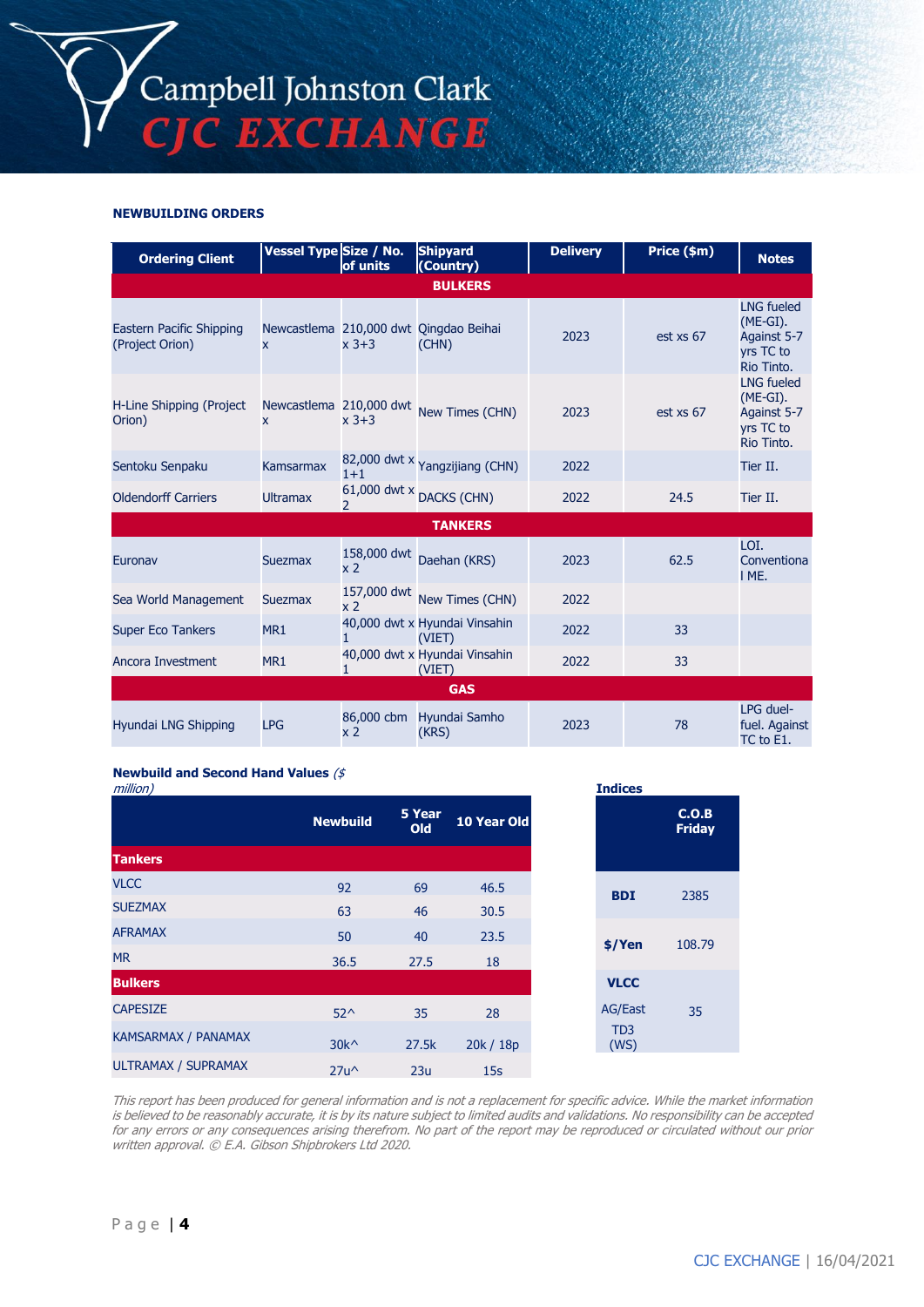

# CJC Market News



Campbell Johnston Clark (CJC) is a medium-sized international law firm advising on all aspects of the shipping sector, from ship finance to dry shipping and comprehensive casualty handling, and all that happens in between. Today, we have offices in London, Newcastle, Singapore and Miami.

# **Real Work to Clear Suez Backlog Has Only Just Begun**



Maersk has warned that customers should not expect a quick return to normal services after the Suez Canal blockage, which they predict will keep disrupting global supply chains in the coming weeks.

The Suez Canal was blocked for six days at the end of last month after the Ever Given, a ship the length of four football pitches, ran aground and held up more than 400 ships at one of the world's most important trade arteries. It took about a week for the queue of ships to pass

through the canal.

The warning from Maersk follows cautious messaging from ship operators about potential disruptions and acknowledgment by European manufacturers that supply chains would likely be hit as a result. Maersk has reopened short-term cargo bookings from Asia after suspending them in the wake of the crisis. But it has asked customers only to send urgent goods and is dropping off cargo at one port to be sent on to others, so vessels can avoid the more northerly harbours in Europe and Asia to get back on track after delays.

While ships sailing from Asia to Europe which had been stranded by the blockage started to reach container ports in the Med last week, the longer distance to Asia means that vessels going from Europe and the US which were stuck on the North side of the canal are yet to reach Asian ports.

Singapore port, a hub that is intimately linked to the Suez Canal, is readying itself to deal with the shipping backlog caused by the Suez Canal blockage, putting pressure on the port authorities to speed up the clearance process. Maritime and Port Authority of Singapore chief executive Quah Ley Hoon said on Monday (April 12) that more workers have been roped in to handle the expected increase in traffic, and shipping companies are being updated on the availability of berths so they can better plan their schedules.

**Panama Canal Authority Postpones Increase in Canal Transit Fees Until 1st June 2021**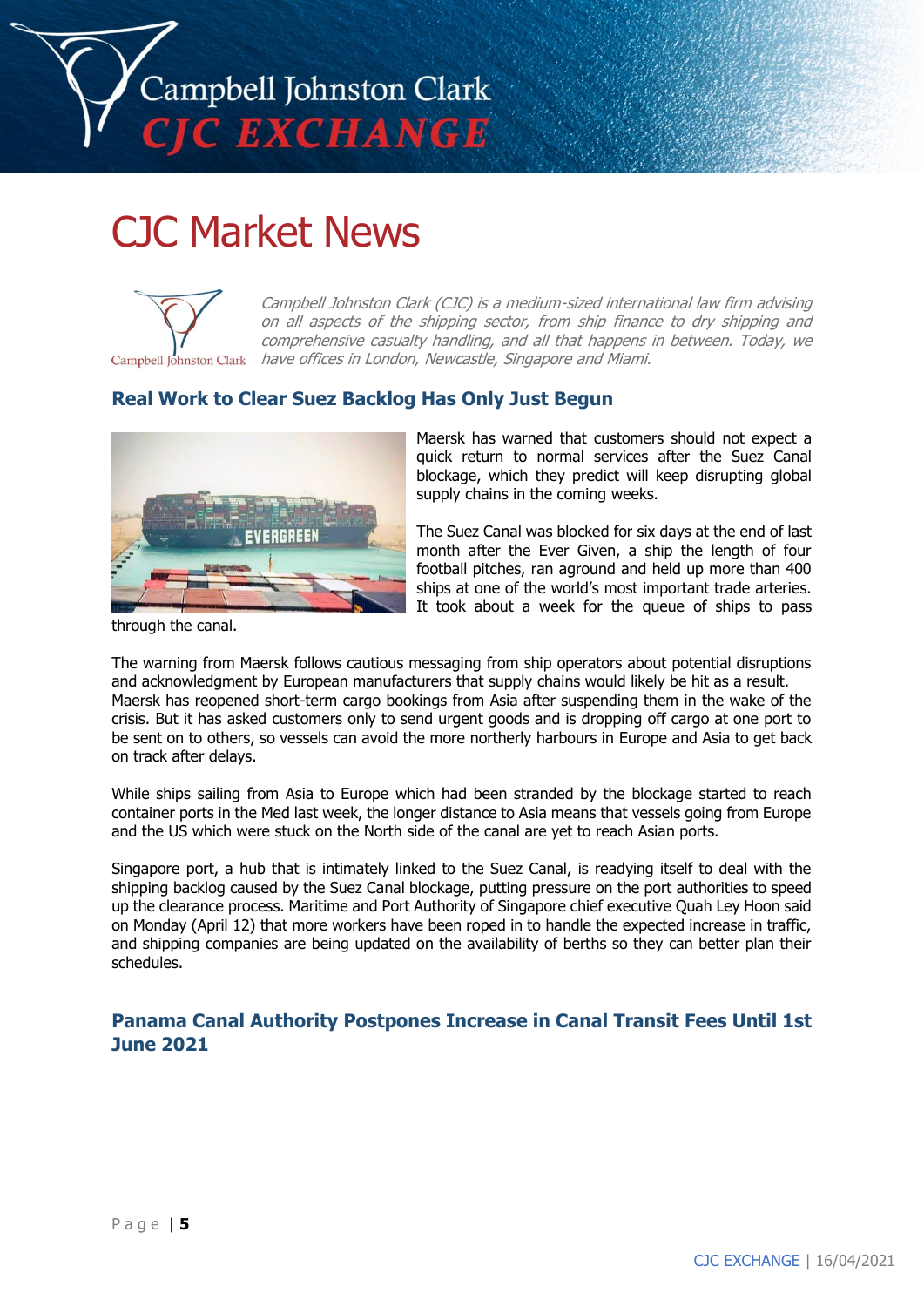ampbell Johnston Clark **EXCHANGE** 



The Panama Canal Authority has this week announced that it will be postponing the increase in canal transit fees under the Transit Reservation System until 1st June 2021. The changes were originally due to come into effect on 15th April 2021.

The Transit Reservation System in the Panama Canal guarantees transit by offering customers the option to transit on a specific date, conditional on the payment of an additional fee. The proposed tariff changes will create a minimum cost increase per transit reservation of USD 20,000 (up 57%) and a

maximum cost increase per transit of USD 58,500 (up 167%).

The Panama Canal Authority has stated that these increases are linked to changing supply and demand conditions. However, they represent a significant rise in the cost of transit for the shipping industry, especially considering the ongoing economic impact of the worldwide pandemic and the associated global supply chain disruptions.

The announcement by the Panama Canal Authority to delay the implementation date came after a joint letter was sent to them by the International Chamber of Shipping, Asian Shipowners' Association and European Community Shipowners' Association. The letter expressed concerns over the speed of price increases and stressed that the maritime industry and canal users would not have enough time to adjust or prepare.

Almost 14,000 transits were made through the Panama Canal last year, making the 82km waterway one of the busiest shipping routes in the world.

### **Singapore Strait Suffers Three Pirate Attacks in One Week**



Three separate pirate attacks occurred in a stretch of four days in the second week of April in the Singapore Strait. The Regional Cooperation Agreement on Combating Piracy and Armed Robbery against Ships in Asia (ReCAAP) Information Sharing Centre stated that the three incidents occurred in the eastbound lane of the Traffic Separation Scheme. The three attacks, while separate, all occurred in relatively close proximity.

The bulk carrier, Trina Oldendorff, was the first vessel to be boarded by pirates in the early hours of April 8. A crew member from the engine department is reported to have been physically attacked by one of the pirates when he attempted to call for help. Four intruders were believed to have boarded the vessel although it is reported that they left after attacking the crew member and without stealing any valuables. A few hours later, the oil products tanker, Harrisburg, was boarded by two intruders. The vessel's alarm was raised and it is thought that the intruders left around this time.

Three days later, the bulk carrier, Pantazis L, was boarded by four intruders. Like the Trina Oldendorff, the intruders were reportedly sighted in the engine room. This time, however, the crew reported that engine spares were appropriated.

ReCAAP has noted that the intruders in these incidents have not been arrested or identified and cautions that there may be a possibility of further incidents in the Singapore Strait. The organization has advised vessels in the area to remain vigilant and effect precautionary measures. ReCAAP has also implored coastal states to increase maritime enforcement patrols.